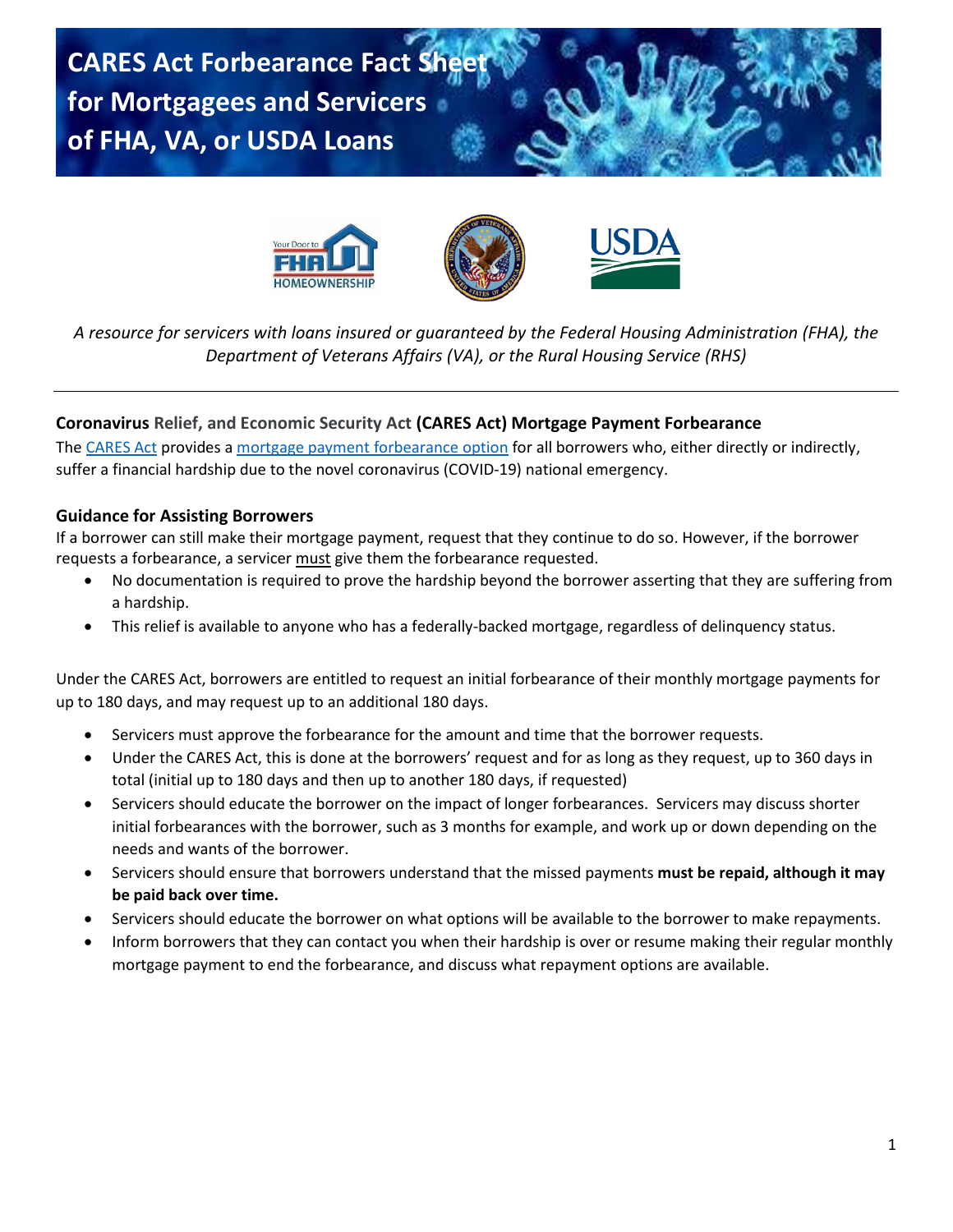**CARES Act Forbearance Fact Sheet for Mortgagees and Servicers of FHA, VA, or USDA Loans**

# **Loss Mitigation options will vary based on the program it is insured or guaranteed under.**



## **Federal Housing Administration Mortgages**

FHA does not require lump sum repayment at the end of the forbearance. FHA has developed the COVID-19 Standalone Partial Claim to assist with repayment. If borrowers were current or less than 30 days delinquent as of March 1, 2020, they may be entitled to this option. A partial claim is a zero interest, no fee, junior lien on the borrower's property that will become payable when the borrower sells their home, pays off their mortgage, or their mortgage

otherwise terminates. If the borrower does not qualify for the COVID-19 Standalone Partial Claim, FHA offers other tools to help them repay their missed payments over time. For more information on Federal Housing Administration Mortgages: please email [answers@hud.gov,](mailto:answers@hud.gov) call 1-800-CALL-FHA (1-800-225-5342), or visit [www.hud.gov.](http://www.hud.gov/)



## **Veterans Affairs Mortgages**

Servicers of VA loans cannot require borrowers to make a lump sum payment immediately after a borrower exits a CARES Act forbearance. VA has a suite of loss mitigation options detailed in Chapter 5 of the VA Servicer Handbook M26-4 designed to assist Veteran borrowers in bringing their home loan current. In addition to the regular loss mitigation options, VA is making available all disaster loss mitigation options to further assist borrowers affected by the novel coronavirus (COVID-19) pandemic.

For more information: please see VA's [frequently asked questions](http://www.benefits.va.gov/homeloans/documents/docs/cares_act_faq.pdf) on forbearances covered under the CARES Ac. In addition, you may call (877) 827-3702 to contact a VA Regional Loan Center or visit our website at [https://www.benefits.va.gov/homeloans/index.asp.](https://www.benefits.va.gov/homeloans/index.asp)



# **Rural Housing Service Guaranteed Loan Mortgages**

RHS does not require a lump sum payment at the end of the forbearance. Lenders should work with the borrowers to determine if they can resume making regular payments and, if so, either offer an affordable repayment plan or term extension to defer any missed payments to the end of the loan. If the borrower is unable to resume making regular payments, the lender should evaluate

the borrower for all available loss mitigation options outlined in Handbook-1-3555. For more information on servicing Rural Housing Guaranteed Loan Mortgages, emai[l sfhglpservicing@usda.gov.](mailto:sfhglpservicing@usda.gov) For all other general inquiries on policy, email [SFHGLD.Program@usda.gov](mailto:SFHGLD.Program@usda.gov) or visit our website at [www.rd.usda.gov/programs-services/single-family-housing-guaranteed](http://www.rd.usda.gov/programs-services/single-family-housing-guaranteed-loan-program)[loan-program.](http://www.rd.usda.gov/programs-services/single-family-housing-guaranteed-loan-program) Visit USDA Rural Development's [coronavirus website](https://www.rd.usda.gov/coronavirus) for more information on forbearance for USDA guaranteed loans.

# **Other Resources**

- All homeowners (including those with FHA, VA and USDA loans) can use Consumer Financial Protection Bureau's (CFPB) "[Find a Counselor](https://www.consumerfinance.gov/find-a-housing-counselor/)" tool to find counseling agencies approved by the Department of Housing and Urban Development (HUD) in your area. Online counseling is available.
- Borrowers can also call the [HOPE™ Hotline](https://www.consumerfinance.gov/ask-cfpb/i146ve-heard-about-something-called-the-hope153-hotline-what146s-that-en-263/), open 24 hours a day, seven days a week, at (888) 995-HOPE (4673).